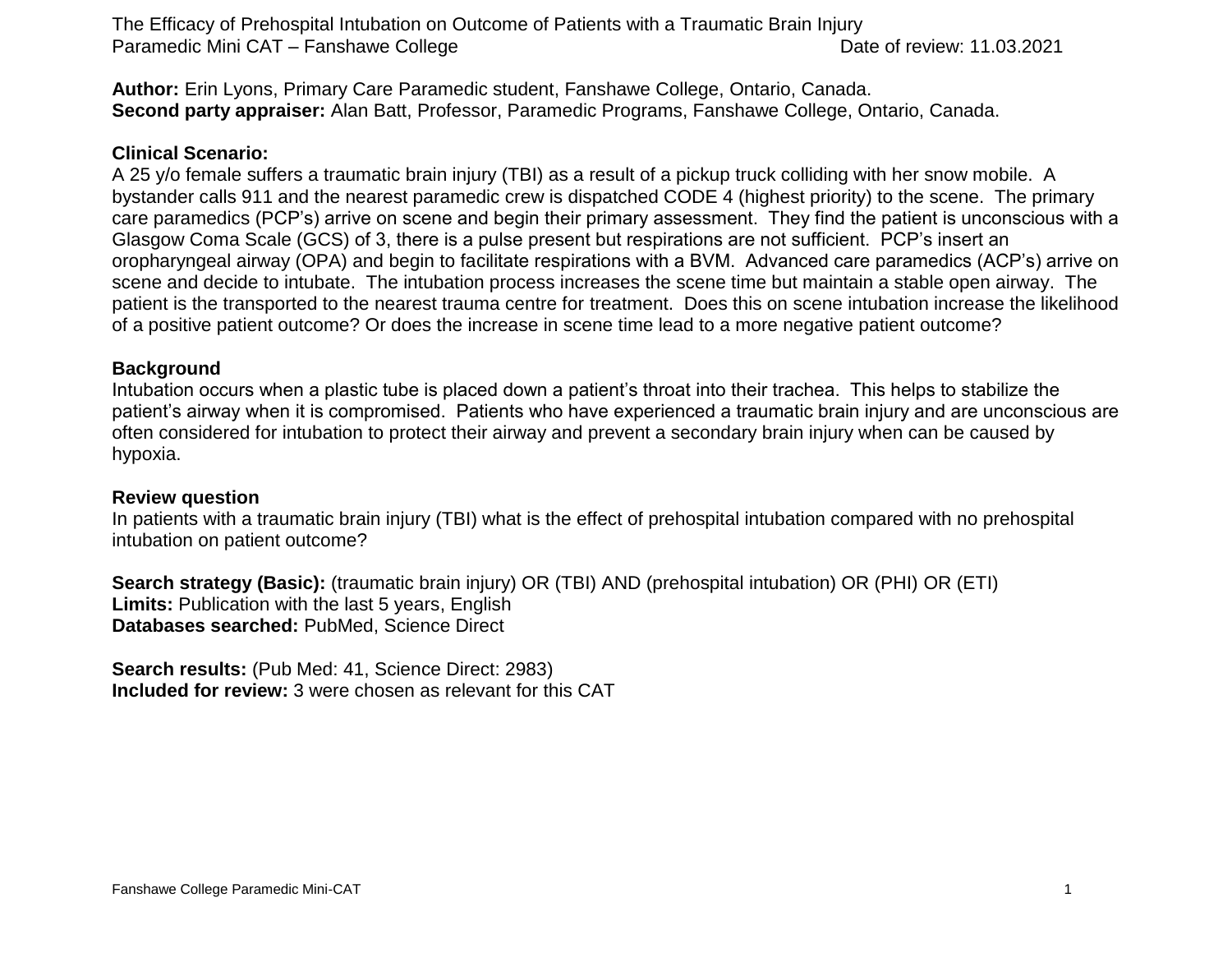| vear | Title, author,    Study design<br>& LOE | <b>Population</b> | <b>Intervention</b> | <b>Outcomes</b> | <b>Results</b> | Weaknesses<br>α  |
|------|-----------------------------------------|-------------------|---------------------|-----------------|----------------|------------------|
|      |                                         |                   |                     |                 |                | <b>Strengths</b> |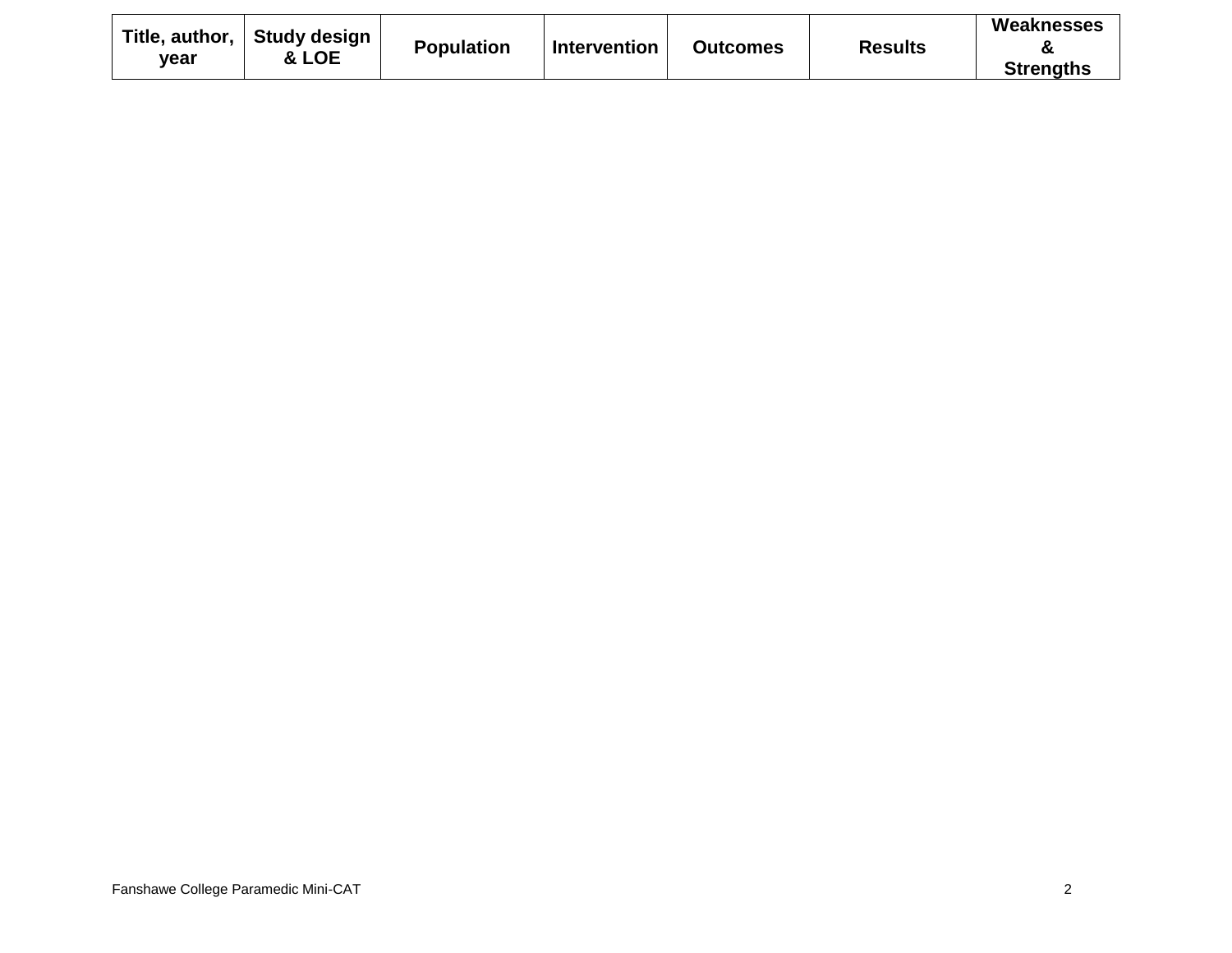| Prehospital    | Retrospective | -27 714 patients        | -Patients     | -To assess the | -Prehospital ETI    | $(+)$ Strong       |
|----------------|---------------|-------------------------|---------------|----------------|---------------------|--------------------|
| intubation for | cohort-       | with isolated           | undergoing    | effect on      | intubation was      | sample size        |
| isolated       | matched       | severe blunt TBI        | ETI prior to  | patients with  | correlated with     | (+) matched up     |
| severe blunt   | study where   | and a field GCS         | emergency     | isolated       | longer scene        | patients were      |
| traumatic      | matched       | of $\leq$ 8 were pulled | department    | severe blunt   | times (median 9     | same age, sex,     |
| brain injury:  | cohorts are   | from the US             | (ED)          | TBI and a      | vs. 8 min,          | injury severity    |
| worse          | compared      | <b>National Trauma</b>  | admission     | GCS score of   | p<0.001) and        | based on injury    |
| outcomes       | with          | Data Bank               | $n = 8139$    | $\leq$ 8 when  | transport times     | severity score     |
| and higher     | univariable   |                         |               | prehospital    | (median 26 vs. 19   | Abbreviated        |
| mortality,     | and           | -8139 patients          | -Patients not | treatment      | min, p<0.001),      | injury scale       |
| Haltmeier et   | multivariable | treated with            | undergoing    | includes ETI   | lower ED GCS        | (AIS) head         |
| al. (2017)     | regression    | prehospital             | ETI prior to  | vs. when it    | scores (in          | score, brain       |
|                | analysis.     | endotracheal            | ED            | does not.      | patients without    | injury type,       |
|                |               | intubation (ETI)        | admission     |                | sedation; mean      | prehospital        |
|                | <b>LOE: 2</b> |                         | $n = 8139$    |                | 3.7 vs. 3.9         | variables (field   |
|                |               | -8319 patients          |               |                | p=0.026), more      | systolic blood     |
|                |               | treated without         |               |                | ventilator days     | pressure           |
|                |               | prehospital ETI         |               |                | (mean 7.3 vs. 6.9   | $(SBP)$ ,          |
|                |               |                         |               |                | p=0.006), longer    | Glasgow coma       |
|                |               |                         |               |                | ICU (median 6.0     | scale (GCS)),      |
|                |               |                         |               |                | vs. 5.0 days        | transport and      |
|                |               |                         |               |                | p<0.001) and        | scene times,       |
|                |               |                         |               |                | total hospital      | ED vital signs     |
|                |               |                         |               |                | length of stay      | (SpO2, SBP,        |
|                |               |                         |               |                | (median 10.0 vs.    | heart rate),       |
|                |               |                         |               |                | 9.0 days            | operative          |
|                |               |                         |               |                | $p<0.001$ ), and    | procedures,        |
|                |               |                         |               |                | higher in-hospital  | and outcome        |
|                |               |                         |               |                | mortality (31.4 vs. | variables (total   |
|                |               |                         |               |                | 27.5% p<0.00)       | hospital and       |
|                |               |                         |               |                |                     | intensive care     |
|                |               |                         |               |                | -In regression      | unit (ICU)         |
|                |               |                         |               |                | analysis,           | length of stay,    |
|                |               |                         |               |                | prehospital ETI     | ventilator days,   |
|                |               |                         |               |                | when                | in-hospital        |
|                |               |                         |               |                | independently       | mortality          |
|                |               |                         |               |                | associated with     | $(\textnormal{-})$ |
|                |               |                         |               |                | lower ED GCS        | Retrospective      |
|                |               |                         |               |                | scores (RC -        | design             |
|                |               |                         |               |                | 4.213, CI -4.562/-  |                    |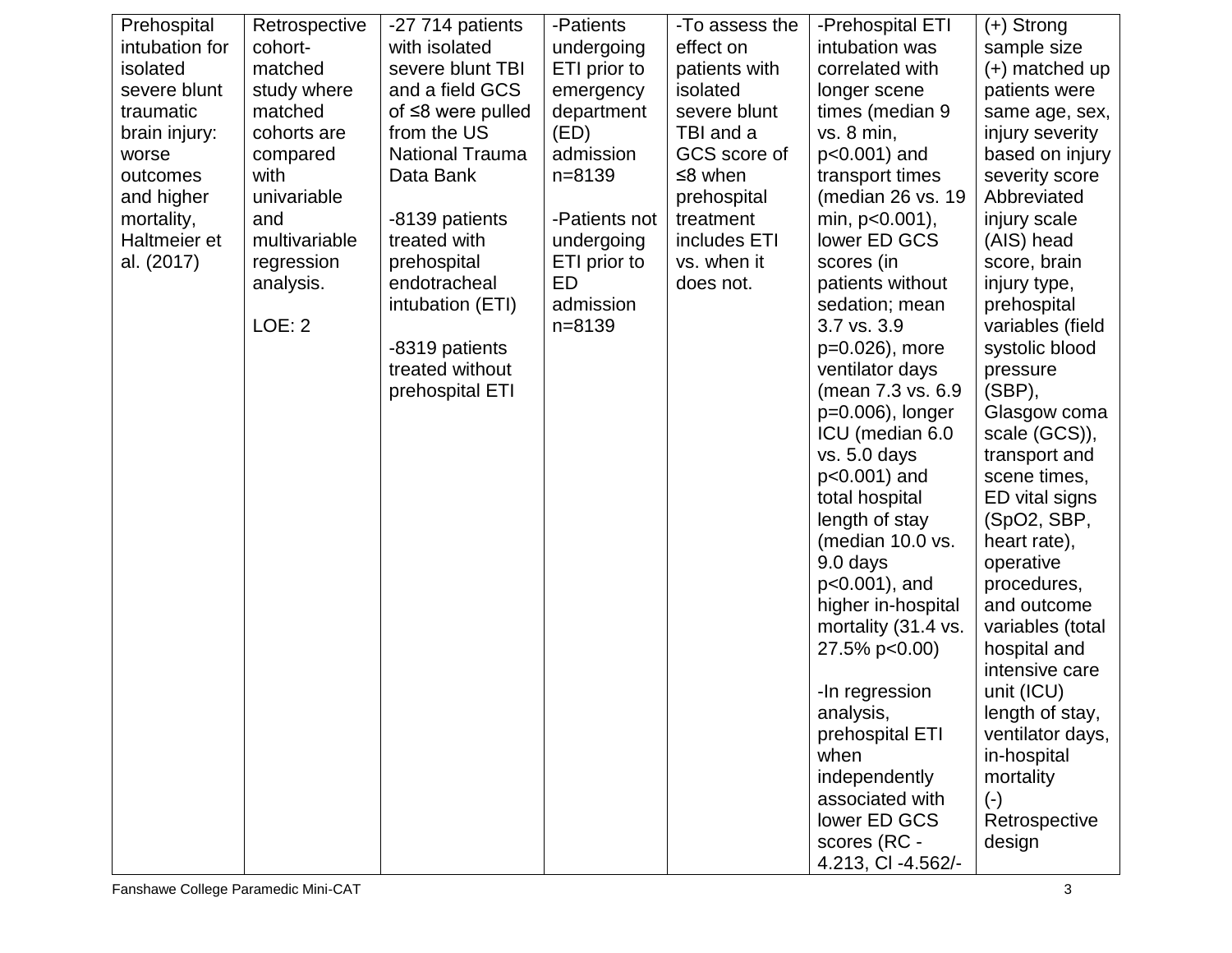| Title, author,<br>year                                                                                                                                        | <b>Study design</b><br>& LOE                   | <b>Population</b>                                                                                                                                                                                                                                                           | <b>Intervention</b>                                                             | <b>Outcomes</b>                                                                                                                                                        | <b>Results</b>                                                                                                                                                                                                                                                                                                                                                                                                                                  | <b>Weaknesses</b><br>&<br><b>Strengths</b>                                                                                                                                                                                                        |
|---------------------------------------------------------------------------------------------------------------------------------------------------------------|------------------------------------------------|-----------------------------------------------------------------------------------------------------------------------------------------------------------------------------------------------------------------------------------------------------------------------------|---------------------------------------------------------------------------------|------------------------------------------------------------------------------------------------------------------------------------------------------------------------|-------------------------------------------------------------------------------------------------------------------------------------------------------------------------------------------------------------------------------------------------------------------------------------------------------------------------------------------------------------------------------------------------------------------------------------------------|---------------------------------------------------------------------------------------------------------------------------------------------------------------------------------------------------------------------------------------------------|
|                                                                                                                                                               |                                                |                                                                                                                                                                                                                                                                             |                                                                                 |                                                                                                                                                                        | 3.864, p<.001<br>and higher in-<br>hospital mortality<br>(OR 1.399, CI<br>1.205/1.624,<br>$p<0.001$ )                                                                                                                                                                                                                                                                                                                                           |                                                                                                                                                                                                                                                   |
| The effect of<br>prehospital<br>intubation on<br>treatment<br>times in<br>patients with<br>suspected<br>traumatic<br>brain injury,<br>Lansom et al.<br>(2016) | Retrospective<br>cohort study<br><b>LOE: 2</b> | -258 patients with<br>a suspected TBI<br>and a Glasgow<br>coma scale<br>$(GCS)$ of $\leq 13$<br>who underwent<br>prehospital<br>intubation (PHI)<br>or emergency<br>department<br>intubation (EDI)<br>-93 patients<br>treated with PHI<br>-165 patients<br>treated with EDI | -Patients<br>undergoing<br>PHI $n=93$<br>-Patients<br>undergoing<br>$EDI$ n=165 | To assess<br>whether<br>patients that<br>receive PHI<br>have a<br>reduction in<br>treatment<br>times and a<br>higher survival<br>advantage in<br>comparison to<br>EDI. | -Median scene<br>time (interquartile<br>range (IQR)): PHI<br>43min vs. EDI<br>17min (p<0.001)<br>-Transport time<br>(IQR): PHI 34min<br>vs. EDI 14min<br>(p<0.001)<br>-Survival to<br>discharge: PHI<br>73% vs. EDI 70%<br>$(p=0.686)$<br>-Total treatment<br>times: PHI 86min<br>vs. EDI 71min<br>$(p=0.232)$<br>-PHI was not<br>found to show<br>any significant<br>survival<br>advantage for<br>patients when<br>compared with<br><b>EDI</b> | (+) Adjusted<br>patient<br>variables<br>surrounding<br>inclusion into<br>study in order<br>to avoid a<br>skew<br>(-) Small study<br>size<br>(-) Limitations<br>caused by the<br>retrospective<br>nature of study<br>$(-)$ Single-<br>centre study |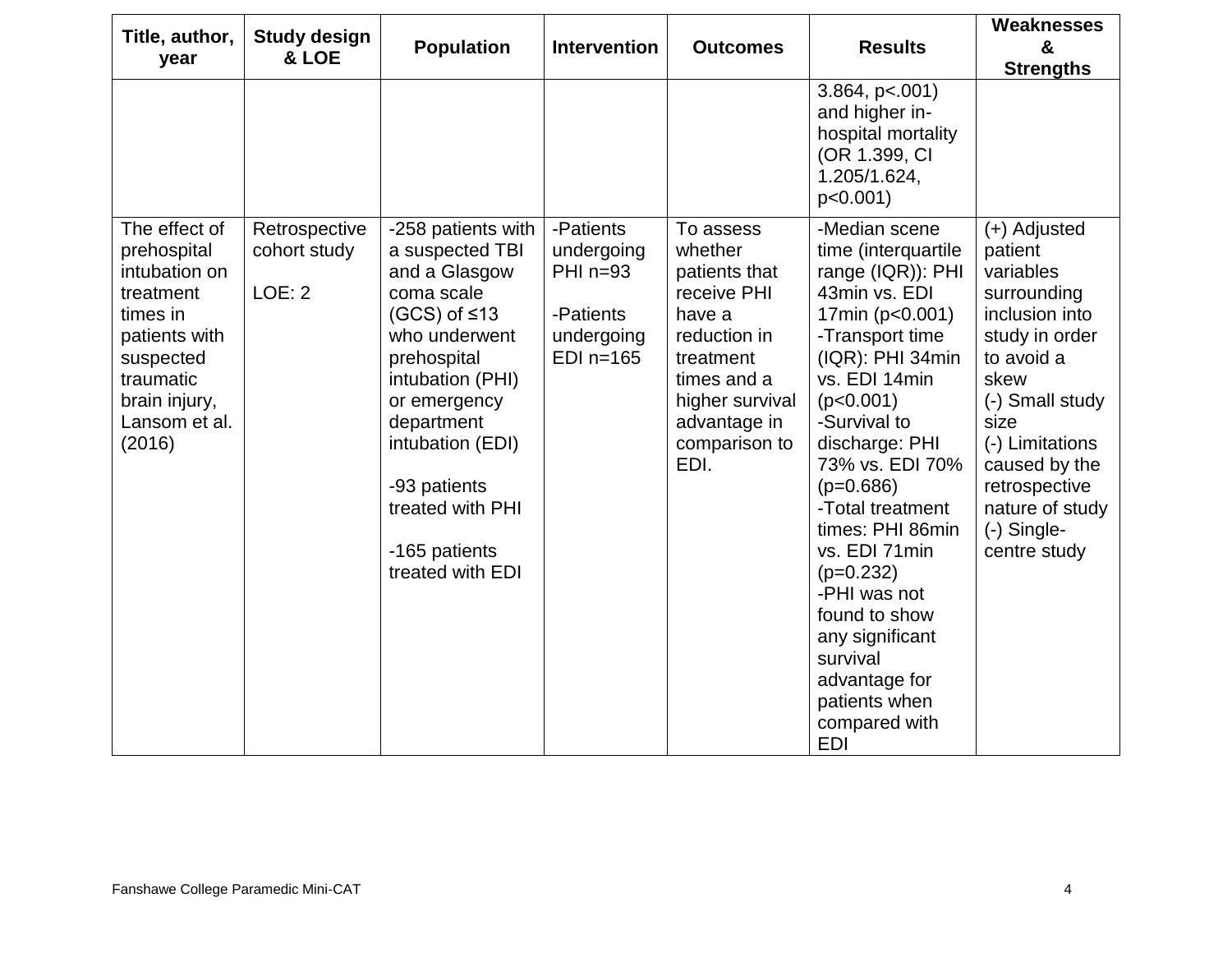| Tracheal        | <b>Multicentre</b> | -4509 all-severity | -Patients     | To assess the    | -No adjusted          | (+) Data pulled    |
|-----------------|--------------------|--------------------|---------------|------------------|-----------------------|--------------------|
| intubation in   | prospective        | traumatic brain    | receiving     | associations     | overall effect on     | from 59            |
| traumatic       | observational      | injury (TBI)       | PHI n=890     | between PHI      | functional            | different          |
| brain injury: a | study              | patients from 59   |               | and IHI on       | outcome of PHI        | centres            |
| multicentre     |                    | centres was        | -Patients     | patient          | (odds ratio= $1.01$ ; | $(-)$              |
| prospective     | LOE: 2             | narrowed down      | who           | outcome and      | 95% confidence        | Observational      |
| observational   |                    | using filters to   | receiving IHI | whether the      | interval, 0.79-       | study              |
| study,          |                    | 890 who            | $n = 460$     | association      | $1.28; p=0.96$        | $(-)$ TBI's of any |
| Gravesteijn     |                    | underwent          |               | differed         | -Adjusted overall     | severity were      |
| et al. (2020)   |                    | prehospital        |               | according to     | effect of IHI was     | included           |
|                 |                    | intubation (PHI)   |               | injury severity. | not significant       | (-) Did not        |
|                 |                    | and 460 who        |               |                  | (odds ratio=0.86;     | define TBI         |
|                 |                    | received in        |               |                  | 95% confidence        | using GCS or       |
|                 |                    | hospital           |               |                  | interval, 0.65-       | Injury severity    |
|                 |                    | intubation (IHI)   |               |                  | $1.13$ ; $p=.28$ )    | score (ISS)        |
|                 |                    |                    |               |                  | -PHI correlated       |                    |
|                 |                    |                    |               |                  | with better           |                    |
|                 |                    |                    |               |                  | functional            |                    |
|                 |                    |                    |               |                  | outcome in            |                    |
|                 |                    |                    |               |                  | patients with         |                    |
|                 |                    |                    |               |                  | higher thorax and     |                    |
|                 |                    |                    |               |                  | abdominal             |                    |
|                 |                    |                    |               |                  | Abbreviated           |                    |
|                 |                    |                    |               |                  | <b>Injury Scale</b>   |                    |
|                 |                    |                    |               |                  | scores $(p=0.009)$    |                    |
|                 |                    |                    |               |                  | and $p=0.02$ ,        |                    |
|                 |                    |                    |               |                  | respectively)         |                    |
|                 |                    |                    |               |                  | -IHI correlated       |                    |
|                 |                    |                    |               |                  | with better           |                    |
|                 |                    |                    |               |                  | outcomes in           |                    |
|                 |                    |                    |               |                  | patients with         |                    |
|                 |                    |                    |               |                  | lower Glasgow         |                    |
|                 |                    |                    |               |                  | Coma Scale            |                    |
|                 |                    |                    |               |                  | (GCS) scores          |                    |
|                 |                    |                    |               |                  | $(p=0.01)$            |                    |
|                 |                    |                    |               |                  | -IHI was              |                    |
|                 |                    |                    |               |                  | associated with       |                    |
|                 |                    |                    |               |                  | better functional     |                    |
|                 |                    |                    |               |                  | outcome in            |                    |
|                 |                    |                    |               |                  | patients with GCS     |                    |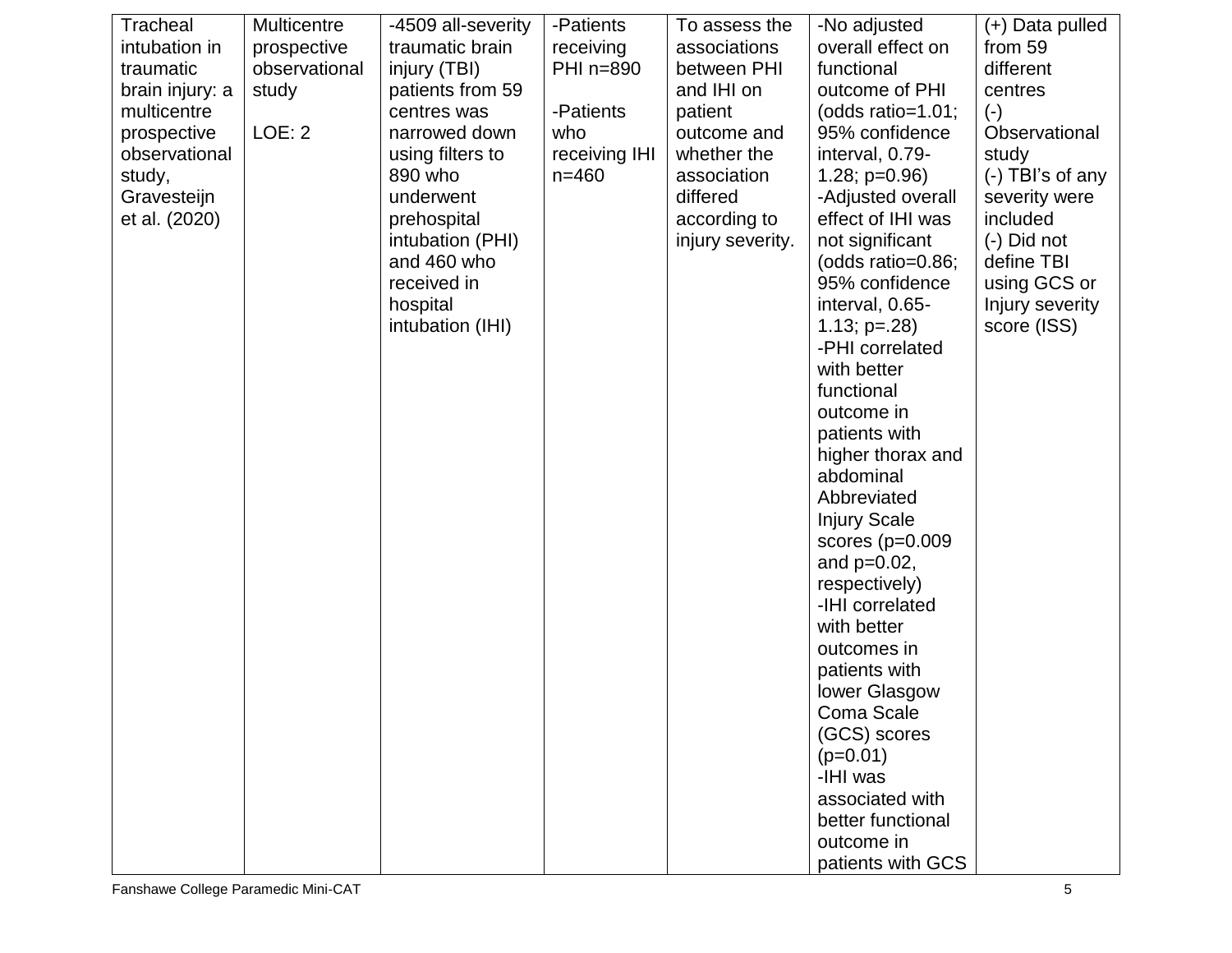| Title, author,<br>year | <b>Study design</b><br>& LOE | <b>Population</b> | <b>Intervention</b> | <b>Outcomes</b> | <b>Results</b>                                                                                                                                                                                                                                                                                                                                                                                 | Weaknesses<br>&<br><b>Strengths</b> |
|------------------------|------------------------------|-------------------|---------------------|-----------------|------------------------------------------------------------------------------------------------------------------------------------------------------------------------------------------------------------------------------------------------------------------------------------------------------------------------------------------------------------------------------------------------|-------------------------------------|
|                        |                              |                   |                     |                 | scores of 10 or<br>lower<br>-Overall benefits<br>and risks of<br>tracheal<br>intubation should<br>be evaluated in<br>TBI patients in<br>order to maximize<br>the benefit,<br>extracranial injury<br>should also be<br>used to influence<br>decision in the<br>prehospital<br>setting and level<br>of consciousness<br>should be used to<br>influence decision<br>in the in-hospital<br>setting |                                     |

### **Comments:**

Much of the research on this topic was outdated, this was a challenge as there were few current articles on the topic that were relevant for this CAT. Additionally, most of the studies reviewed were based on retrospective data which can be prone to bias.

### **Considerations:**

Based on the types of studies reviewed above it is important to note that they can be prone to differing types of bias (as mentioned above). Furthermore, the three studies reviewed used differing populations which can cause inconsistencies within the data.

# **Clinical bottom line:**

Fanshawe College Paramedic Mini-CAT 6 There is not enough evidence to support a definitive bottom line therefore more research on the topic would be beneficial in the future to gather a better understanding on the subject. Currently it is acceptable to utilize prehospital intubation or